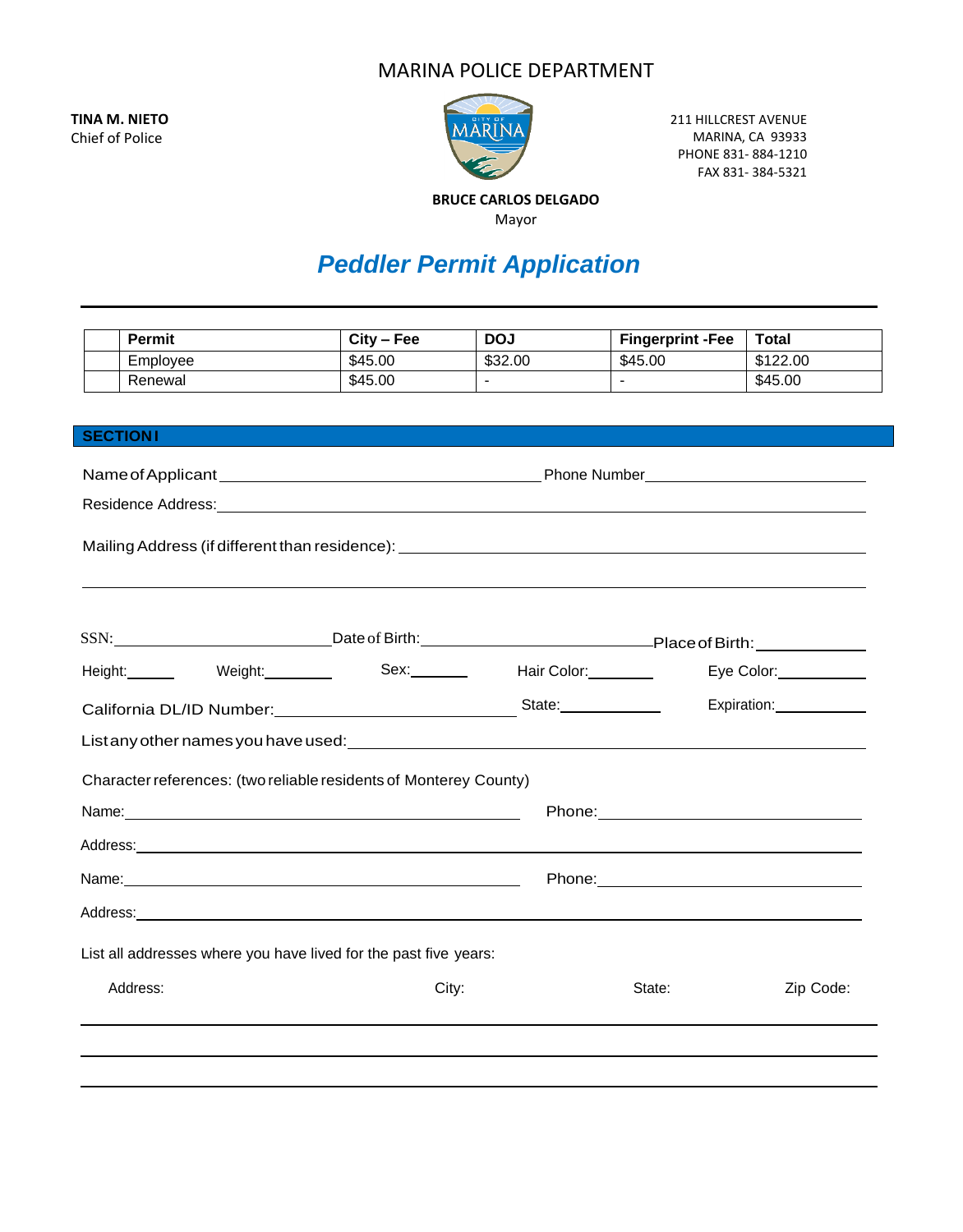List all employers for the past five years:

| Name:            | Address:                                                                                                  | City: | State:                                                                                                                                                                                                                        | Zip Code:                  |
|------------------|-----------------------------------------------------------------------------------------------------------|-------|-------------------------------------------------------------------------------------------------------------------------------------------------------------------------------------------------------------------------------|----------------------------|
|                  |                                                                                                           |       |                                                                                                                                                                                                                               |                            |
|                  |                                                                                                           |       |                                                                                                                                                                                                                               |                            |
|                  |                                                                                                           |       |                                                                                                                                                                                                                               |                            |
|                  | Prior conviction(s) of applicant: List Date, Place, Nature and Sentence.                                  |       |                                                                                                                                                                                                                               |                            |
|                  |                                                                                                           |       |                                                                                                                                                                                                                               |                            |
| <b>SECTIONII</b> |                                                                                                           |       |                                                                                                                                                                                                                               |                            |
|                  |                                                                                                           |       | Phone Number: Name of Allen and Allen and Allen and Allen and Allen and Allen and Allen and Allen and Allen and Allen and Allen and Allen and Allen and Allen and Allen and Allen and Allen and Allen and Allen and Allen and |                            |
|                  |                                                                                                           |       | Phone Number: ____________________                                                                                                                                                                                            |                            |
|                  |                                                                                                           |       |                                                                                                                                                                                                                               |                            |
|                  |                                                                                                           |       |                                                                                                                                                                                                                               |                            |
|                  |                                                                                                           |       |                                                                                                                                                                                                                               |                            |
|                  |                                                                                                           |       |                                                                                                                                                                                                                               | (Attach a copy of permit.) |
| <b>SECTIONI</b>  |                                                                                                           |       |                                                                                                                                                                                                                               |                            |
|                  |                                                                                                           |       |                                                                                                                                                                                                                               |                            |
|                  | License number of motor vehicle: _________________________                                                |       | State:________________________                                                                                                                                                                                                |                            |
|                  | Name and address of vehicle registered owner: __________________________________                          |       |                                                                                                                                                                                                                               |                            |
|                  |                                                                                                           |       |                                                                                                                                                                                                                               |                            |
|                  | I certify that the statements made in this application are true and complete to the best of my knowledge. |       |                                                                                                                                                                                                                               |                            |

Signature Date